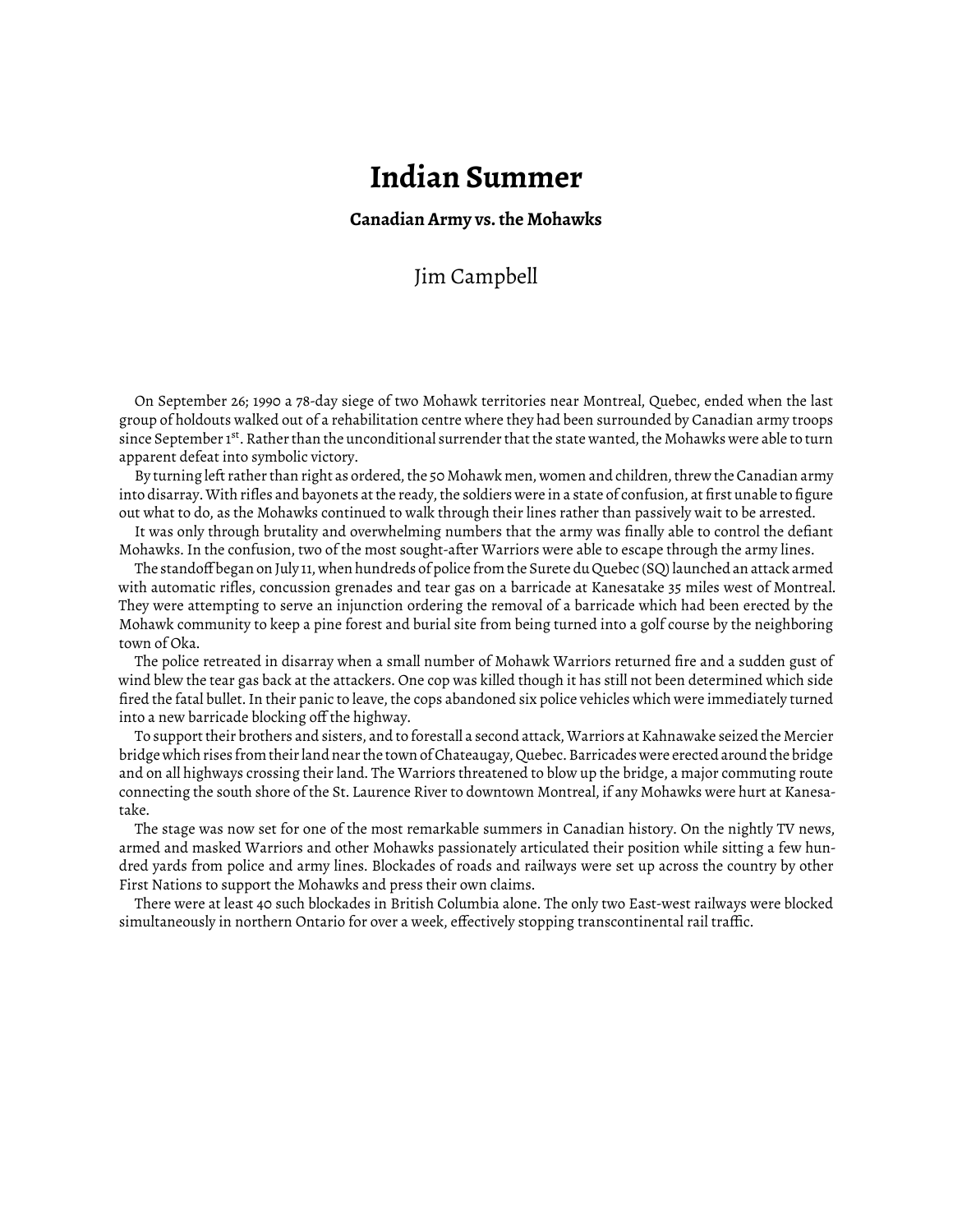#### **Support for the Mohawks**

The vulnerability of the infrastructure to guerrilla action—thousands and thousands of miles of oil and gas pipelines and power lines across sparsely populated native territory—was driven home by the toppling of five electrical pylons on Chippewa territory in south-western Ontario.

Public opinion polls, radio phone-in shows and the "letters to the editor" columns showed that not only did many Canadians support the demands of the Mohawks and other First Nations, but that much of the support was knowledgeable and conscious and that it came from across the political and social spectrum.

The Independent Truckers Association of Ontario took in truckloads of food to feed the besieged Mohawks. Railway workers, laid-off due to the blockades in northern Ontario, blocked the only highway to demand that the government begin serious negotiations with the land claims of the local Cree and Ojibway in order to get the trains moving again.

On the other hand, at the barricades themselves, white residents of Chateaugay, particularly those who had two hours added to their commuting time by the closure of the Mercier bridge, protested nightly against the Mohawks in demonstrations organized by former and off-duty cops and the KKK. Anyone looking native was endangered and even local black residents were chased and beaten. For three nights in a row a brigade of up to 200 young, white men and women broke off from the much larger demonstrations and attacked the police with rocks, bottles and molotovs. Once they, rather than the Mohawks, became the target of the mobs, the police changed their tactics to bring these demos under control.

At the end of August, police stood by while a racist mob threw rocks at a long line of cars leaving Kahnawake carrying the elderly, children and women, just before an expected army attack. As local radio stations carried reports about the impending evacuation, factories let their workers go home early and the SQ delayed the line of Kahnawake vehicles for over two hours, allowing the racists time to gather. One native man died a few days later of a heart attack after being injured by a large rock.

The Canadian army, having replaced the SQ on the front line at the Mercier Bridge, in mid-August, used all the classic tricks and tactics of counter-subversion: intimidation, provocation, massive firepower, treachery, misinformation, propaganda, starvation, and brutality amongst others. Every tactic was used except for mounting an armed attack. On August 28 the army announced that it would clear the barricades at the bridge. For a few exceedingly tense minutes, it looked as though the long-feared bloodbath would begin. But then, just at the height of tension, under instructions from the community at Kahnawake, the Warriors began helping the army to dismantle the barricades.

Then, in the early morning hours of September 1st, the army swept around the barricades to invade Kanesatake outside of Oka. Slowly, methodically, but aggressively they moved against the Warriors. At times the soldiers and Warriors would literally be face-to-face. At Other times a combatant would raise an automatic rifle over his head and challenge someone on the other side to shoot.

Under extreme tension, exchanging insults, both sides tried to provoke the other to begin what would have been a calamitous fire fight. The army relentlessly pushed the Warriors back. In the end, the clan mothers, having decided for peace, came onto the scene, and told the Warriors to back off.

A Mohawk force of more than 50 men, women and children retreated to a rehabilitation centre to continue the standoff. A major military operation had been carried off without a shot fired. Both the warriors and the military had been true to their word that they would not fire the first shot.

With the remaining body of Warriors surrounded, Kanesatake, Kahnawake and a third nearby territory of Akwesasne were placed under military and police occupation. The army and SQ attempted to do a weapons search at the longhouse at Kahnawake. The soldiers used rifle butts to beat clan mothers and other Mohawks trying to defend the traditional spiritual and political centre of their nation.

A peace camp set up in support of the Mohawks was continually harassed by conditions approaching martial law. The army and police completely surrounded the camp at the provincial park, stopping and searching everyone who approached. Helicopters hovered overhead all night keeping people awake. Food and medical supplies were cut off and eventually, the army and police moved in and closed down the camp.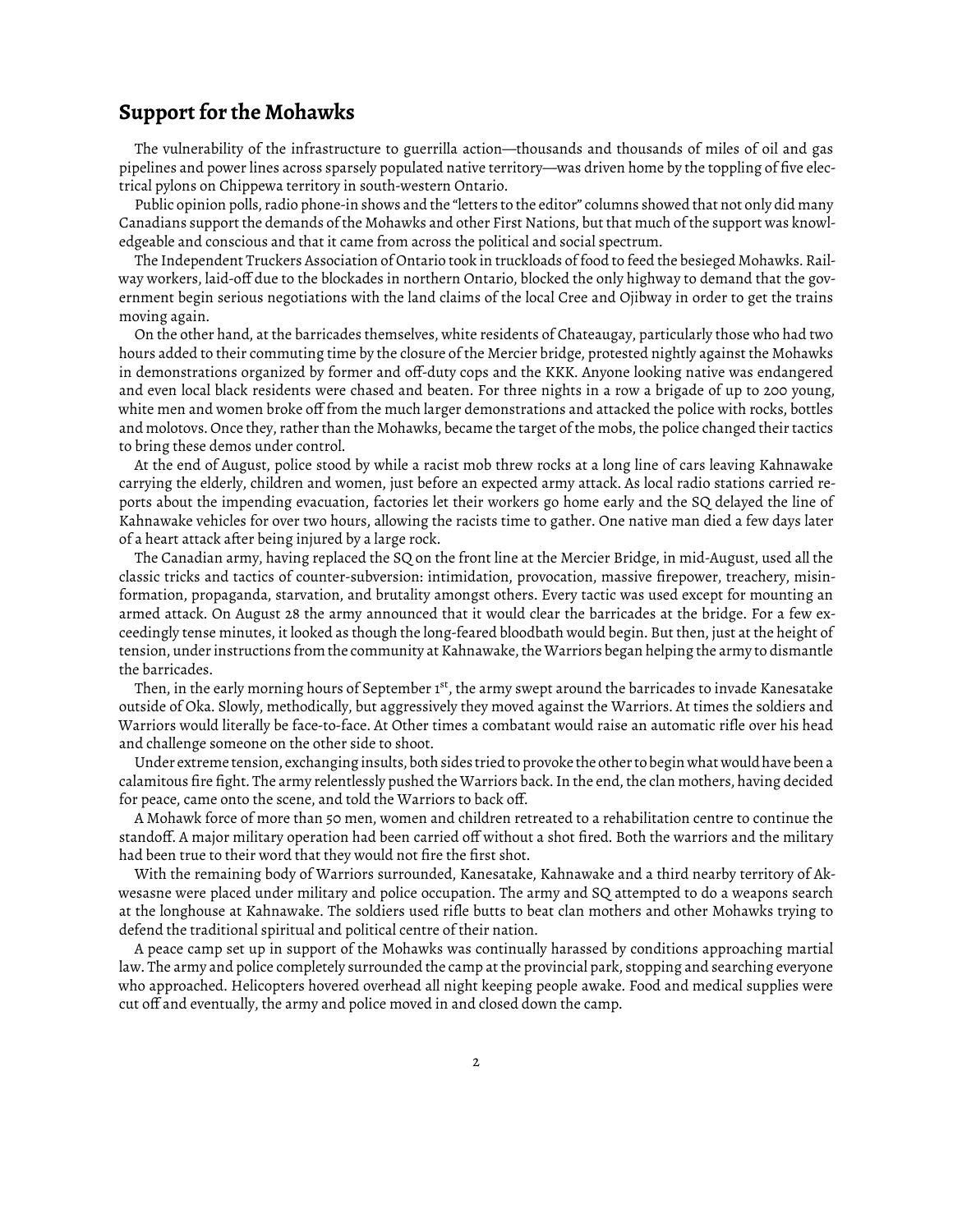As the situation developed through the summer, the state tried to walk a very narrow line. The Mohawks had to be crushed in order to forestall the rapidly developing native movement. Yet, an outright attack that created martyrs would radicalize not only the other First Nations, probably resulting in an ongoing, low level guerrilla campaign, but solidify the increasing politicization of people right across the country.

#### **Repression Becomes Evident**

The repressive tolerance which has been developed into a fine art by the Canadian state would be shattered, and overt methods of repression might not be adequate to keep everyone in line. Ironically, the army, drawing on its vast experience with United Nations peacekeeping missions, appeared to be the only competent state institution. The federal government essentially disappeared for the summer.

The army learned the lessons of public relations very well. They spoke directly to the cameras, describing their intentions and actions as being "non-violent," while they committed one provocative act after another and broke every agreement they made. The army did what seemed impossible—they got the Mercier Bridge open again and seized the territories without precipitating the armed conflict that would have come at a high cost to everyone. It was only when soldiers were seen beating the Mohawks during confrontations that it became apparent that a "peace-keeping" army is, after all, just another army doing its duty to preserve the state.

The native movement has been developing rapidly in Canada for the past several years. Numbering somewhat over a million people, with a young and rapidly growing population, their situation is similar to that of many colonized peoples elsewhere. Either they take a stand and fight for what they want or forever face existence as a marginalized and dispossessed people.

For the most part, the First Nations were never militarily defeated, nor have they ever signed treaties granting settler society use of the land. Large portions of Canada are under native land claims including 85 percent of Quebec and virtually all of B.C. The increasing desperation and devastation of First Nation people in a resource-based economy has brought control of the land more and more into question.

Much of this conflict has occurred with nations in very remote areas. The Lubicon and the Innu had little contact with settler society until after World War II. However, the Mohawks, and the rest of the Six Nations Iroquois Confederacy, have had extensive involvement with Europeans from the very beginning of the settler invasions. Kahnawake was the first Reserve created in North America.

It is only because the Six Nations joined with the Canadian militia (with a little help from the British army) in the War of 1812 that Canada has the limited autonomy from-the U.S. that it has today. Treaties signed with various European powers going back to first contact acknowledged the sovereignty of the Six Nations. The Canadian state repressed attempts by the Mohawks to maintain their land and their traditional political and cultural institutions in the 1920s and again in the late 1950s. But the Mohawks have never accepted defeat, nor renounced their claims to be a sovereign people. To this day, they do not consider themselves to be either American or Canadian.

## **Harassment Continues**

The loss of immense amounts of land since 1950 either through seizure or through devastation by industrial waste, has made any further loss of land critical. Attempts by the town of Oka to expand a golf course into the Pines, an area planted and cared for by the Mohawks that also contains burial sites, brought the whole issue to a head.

The government has succeeded, for now, in getting the Mohawk struggle off the front pages. The police and courts are fulfilling their roles.

Hundreds of charges such as: rioting, creating a disturbance, wearing a mask while committing a crime, and possession of restricted weapons have been laid against nearly a hundred Warriors and other militant Mohawks. Many have outstanding arrest warrants held over their heads, giving the SQ an excuse at any time to launch major raids against the communities.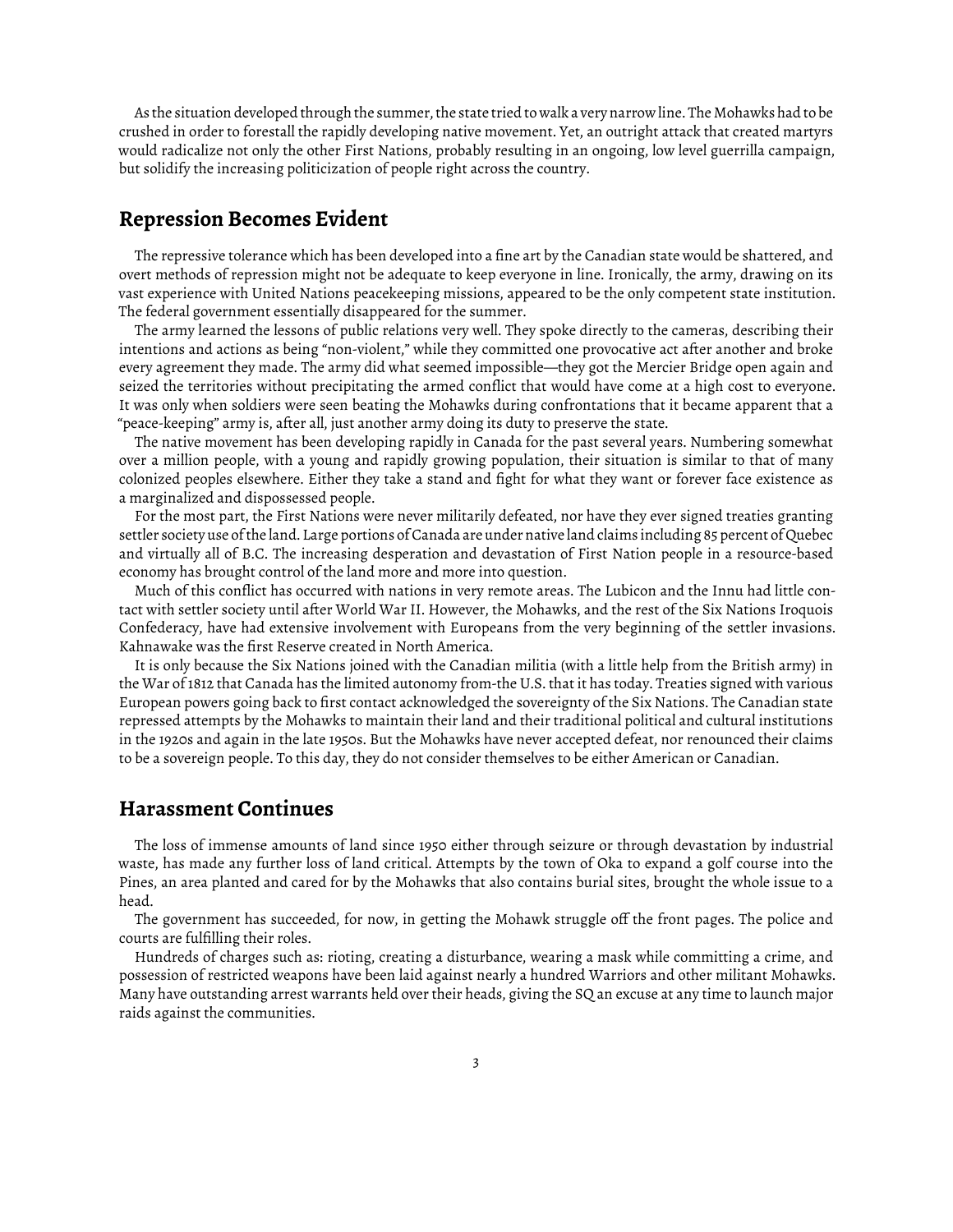Kahnawake, Kanesatake and nearby Akwesasne continue to be occupied by police from Quebec, Ontario and New York state (on Akwesasne). Countless trials will be used to drain the emotional, physical and financial resources of the nation similar to the way in which the Black Panthers, the American Indian Movement and other movements were weakened or destroyed during the sixties and seventies.

There is no need to declare the summer some big victory for "the people," or for the First Nations. It wasn't. But over the summer we learned, once again, how quickly a situation can be transformed politically and socially. The sight of the Mohawks standing up to the most hated government in Canadian history struck a responsive chord in both native and non-native people. The self-image of Canada as being a place where tolerance and compromise reign supreme was shattered. The iron fist was pulled from the velvet glove and many Canadians were not impressed.

Mohawk claims of sovereignty, and attempts to negotiate those claims, threaten both the Canadian and Quebec governments and endanger future ecologically destructive mega-projects already on the planning board.

For many in Canada, it is assumed that land under native control would be better maintained than if left to the ravages of the corporations or the grandiose schema of government. The planned destruction of a pine forest for the sake of a golf course offered a perfect symbol of why the environmental movement increasingly identifies itself with the native struggle for land.

It remains unclear whether or not the lessons from this summer will be integrated into people's consciousness or if, once again, the majority of Canadians will slip into uneasy slumber. But even before the siege began, the whole concept of Canada, which defines itself not as a nation of individuals, but rather of cultures, peoples and regions, was under attack. The current paralysis of the federal governing system, the devastation of the wilderness and the toxic contamination of everything else, combined with harsh attacks on living standards, has increasingly made apparent the limits of the welfare state.

Either we will wait for the system to correct itself in some way, or as individuals, peoples and movements, we can begin to take the matter more into our hands. This summer's support for the Mohawks' efforts to control their own lives has at least given some hope that militant self-activity will not always be overwhelmed by the resentment and small mindedness that so often characterizes people's lives here.

## **Sidebar: Mohawk Nation Defense Fund**

Skyrocketing legal costs have left the Mohawk Nation with inadequate funds for a defense against the numerous charges its members face. Send donations to Mohawk Nation Defense Fund, c/o Caisse Populaire, POB 1987, Acct. No. 80186, Kahnawake PQ JOL 1B0.